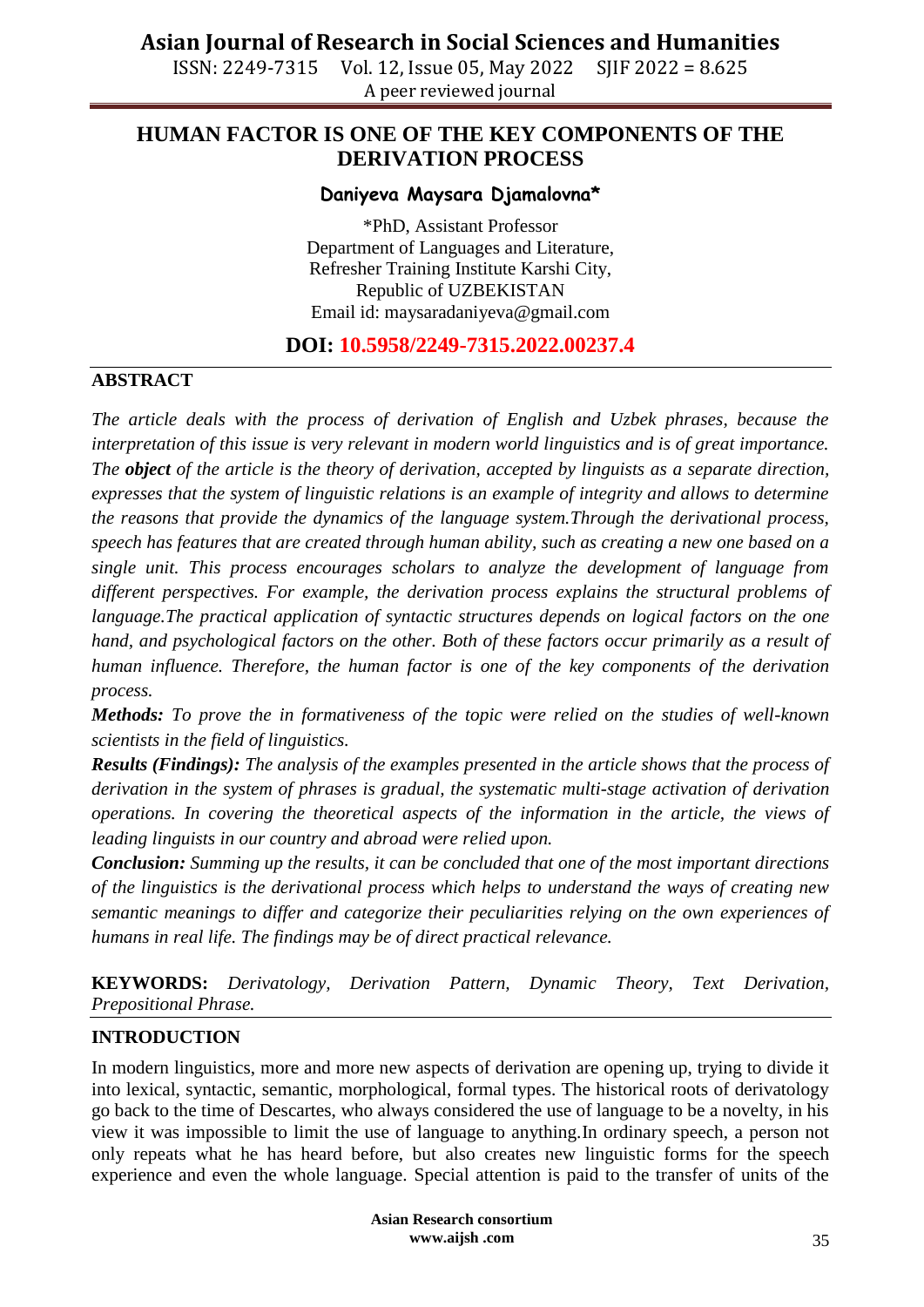ISSN: 2249-7315 Vol. 12, Issue 05, May 2022 SJIF 2022 = 8.625 A peer reviewed journal

language system to speech, its real application in practice, the expression of personal qualities in language in advanced disciplines such as linguocognitology, lingvoculturology, sociolinguistics, pragmalinguistics and sociopragmalinguistics. O. Ducrot said that the problem of "entering the speech into language" is facing our linguistics [1: 109].

The interpretation of this issue is very relevant in modern world linguistics and is of great importance. Perhaps the 21st century will be a century for linguistics to study the problems of language application in practice. Therefore, it is natural that the translation of language into speech, in other words, the interpretation of the issues of speech linguistics, is one of the main objects of research on the agenda of our research.However, this does not mean that the issues related to the interpretation of the language system have been studied at the normative level, and there are no explanatory issues in this area. In this regard, there are many issues that need to be studied and, at the same time, reconsidered in accordance with the development of science.Such issues can be observed both at the phonetic level of language and at the lexical-morphological and syntactic levels as well. For example, many issues related to syntactic parts of speech, the relationship of micro- and macrosystems, the hierarchical relationship of language and speech units, syntactic paradigmatics, functional syntax, semantic syntax, etc. are waiting to be addressed.One of such issues is so called text derivation. L.N. Murzin, one of the well-known representatives of derivatology, noted that derivatology is a comprehensive field, which includes text formation, starting with phonemes.[2: 3]..

#### **MATERIALS AND METHODS**

L.N. Murzin notes that this direction of linguistics, called derivatology, began with the transformational grammar of N. Chomsky, the cognitive and discursive theories of the text. L.N. Murzin"s derivational concept was based on the principle of understanding the dichotomy of statics / dynamics, which was the most important feature of the dynamic theory of language being created.The principle of dynamism was first revealed in Syntactic Derivation (1974). This principle took the form of a complete understanding in The Fundamentals of Derivatology (1984) and Text and its Perception (1991), in which L.N. Murzin formed the foundations of a new direction in the linguistics of that period.E.S. Kubryakova writes: The fact that L.N. Murzin's scientific works have become so popular has "become a fact of the history of Russian linguistics." As one of the well-known leaders of the cognitive direction in linguistics, she was one of the first to point out the connection between L.N. Murzin's theory of derivation and cognitive science. [7: 4].

The problems of derivatology attracted the attention of G.V. Kolshansky, who was interested in the principles of linguistic analysis of language. G.V. Kolshansky understood language as a dynamic system in which each speech act is a separate manifestation of language activity. Any speech act, in his opinion, reflects the cognitive content of human thinking.Defining the purpose of linguistic analysis, he stressed the importance of the theoretical reconstruction of the mechanism of speech formation in relation to the whole complex of expression of thought processes [6: 27].

In derivatology, views on language have turned out to be focused on man and his speech needs. In this sense, the problem of "human language" that exists in transformational grammar has been reconsidered in derivatology as "person in language".The theory of derivation, accepted by linguists as a separate direction, expresses that the system of linguistic relations is an example of integrity and allows to determine the reasons that provide the dynamics of the language system.

The concept of language dynamics is based on the concept of the spatial structure of language, which implies the interaction of central and peripheral field units. According to L.N. Murzin, the units of the language center represent nonlinguistic units in the nomination process.Peripheral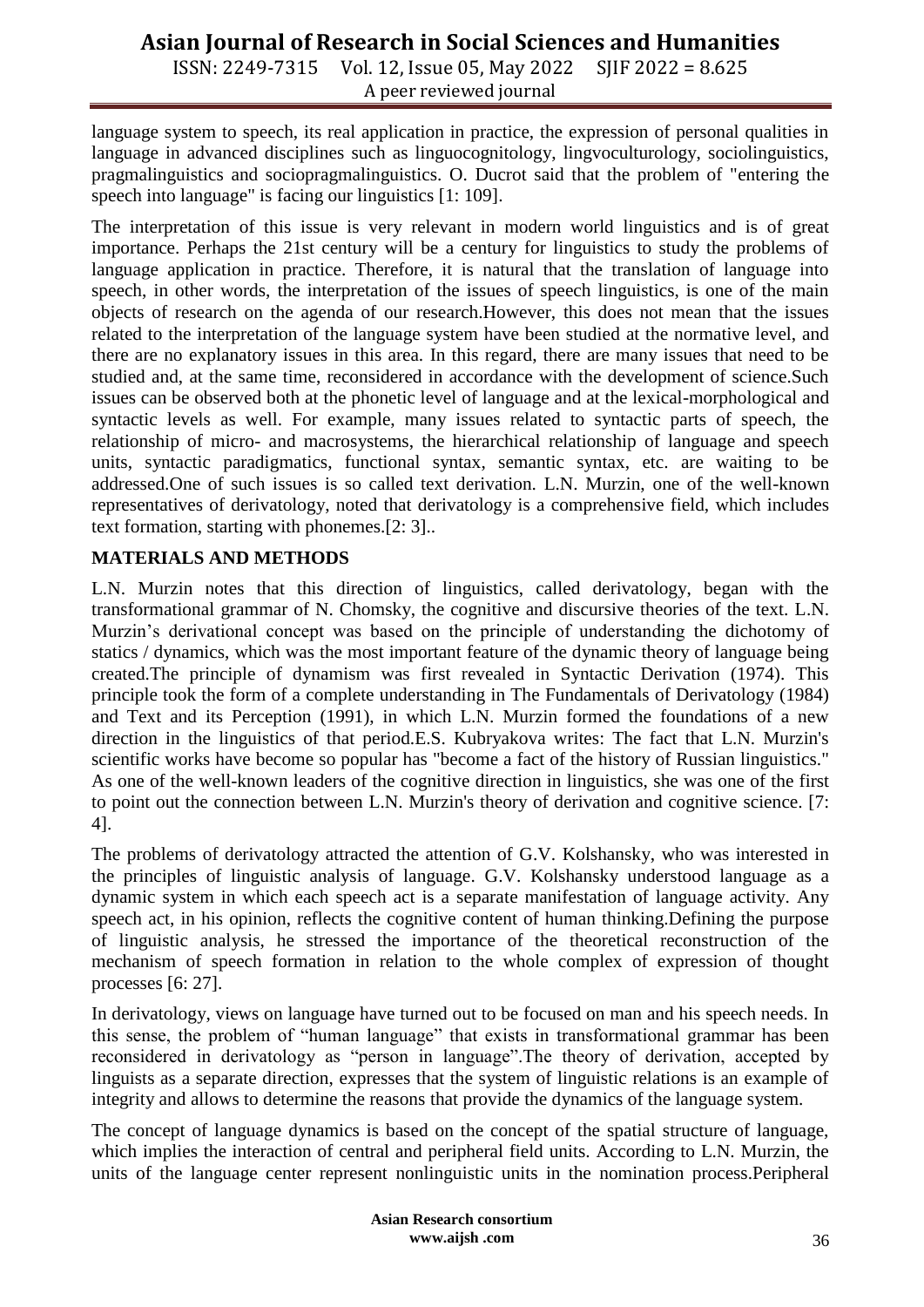ISSN: 2249-7315 Vol. 12, Issue 05, May 2022 SJIF 2022 = 8.625 A peer reviewed journal

units are considered nominees. Thought is expressed using the units of the language center, the peripheral units represent the value of information given to what is being reported.The concept of the field structure of language forms the basis of the rhetorical field model, and the linguistic mechanism of the formation of peripheral (more complex) units is called derivation. Using this mechanism, the core elements of the field are interpreted as simple in terms of implicit and structure.Peripheral elements, on the other hand, are understood as explicit, structurally more complex units. The derivation mechanism of unit formation helps to unlock the creative potential of language [3: 128].

Derivation does not distinguish between language and speech, it is based on the principle that speech is the life of language. The life of language follows the laws of freedom, which are free of norms, i.e., in the form of speech, language acquires more freedom. Thus, the lexical unit "tends to wear any grammatical garment, and grammar is, figuratively speaking, dimensionless clothing" [9:10]. In this sense, any nonlinguistic category can be represented using any model available in the language [9: 7].

Because language units function in real speech, they undergo changes, alterations, transitions, i.e., transposition, which in a sense eliminates the boundaries in the aspect of activity between them. This, on the one hand, allows us to draw conclusions about the universal nature of derivation, as it goes beyond one level of language and becomes an inter-level category.On the other hand, it functionally equates different levels of language units: phoneme, morpheme, lexeme, and so on. It should be noted that the language enters the speech not as a whole structure, but with separate extracts, with elements of the device selected on the basis of the needs of the speaker [5: 25].

#### **LITERATURE REVIEW**

The basic rules of derivation theory relate to the distinction between static and dynamic in language synchronization. Traditionally, two directions have been considered in the study of language in linguistics: diachronic and synchronous. Diachronically, language is characterized by dynamics and development. In the synchronous direction, language is characterized by the absence of other parameters, i.e., consistency and the time factor [9: 4].

Within structuralism, the study of the static aspect of synchrony was the main goal due to the notion of language as a closed, immanent system of signs. According to L. Tener, we can only debate that structural-syntactic and semantic plans differ sharply from each other only in theory.In practice, however, they blend in with each other. The practical application of syntactic structures depends on logical factors on the one hand, and psychological factors on the other. Both of these factors occur primarily as a result of human influence. Therefore, the human factor is one of the key components of the derivation process.It is a post-derivative (basic) pragmatic factor in the formation of phrases. Human reacts to each of the language combinations that are interconnected in the derivative structure. This approach requires the most basic pragmatic operation. Although L. Tener did not use the term "derivation", it is possible to observe the real features (fragments) of the theory of syntactic derivation in his scientific works. [13: 58-59].

Derivatology, which studies the processes of formation of language units, "claims" more to synchronicity because the object of research is the creation of new language units in texts. The concept of statics described by F. de Saussure refers to the contradictory relationship between language units.Static, which depends on the dynamics of the language, is related to the rules of formation of text units. Thus, the dynamics of language has become a key concept in derivatology. In addition to taxonomic relations in language, there are radically different types of relations creation relations (or derivation relations). They form a system called the dynamic system of language. Accordingly, it is confirmed that the process of derivation can be studied in two directions, namely, through the application of semantic and formal approaches.[12: 124]. As a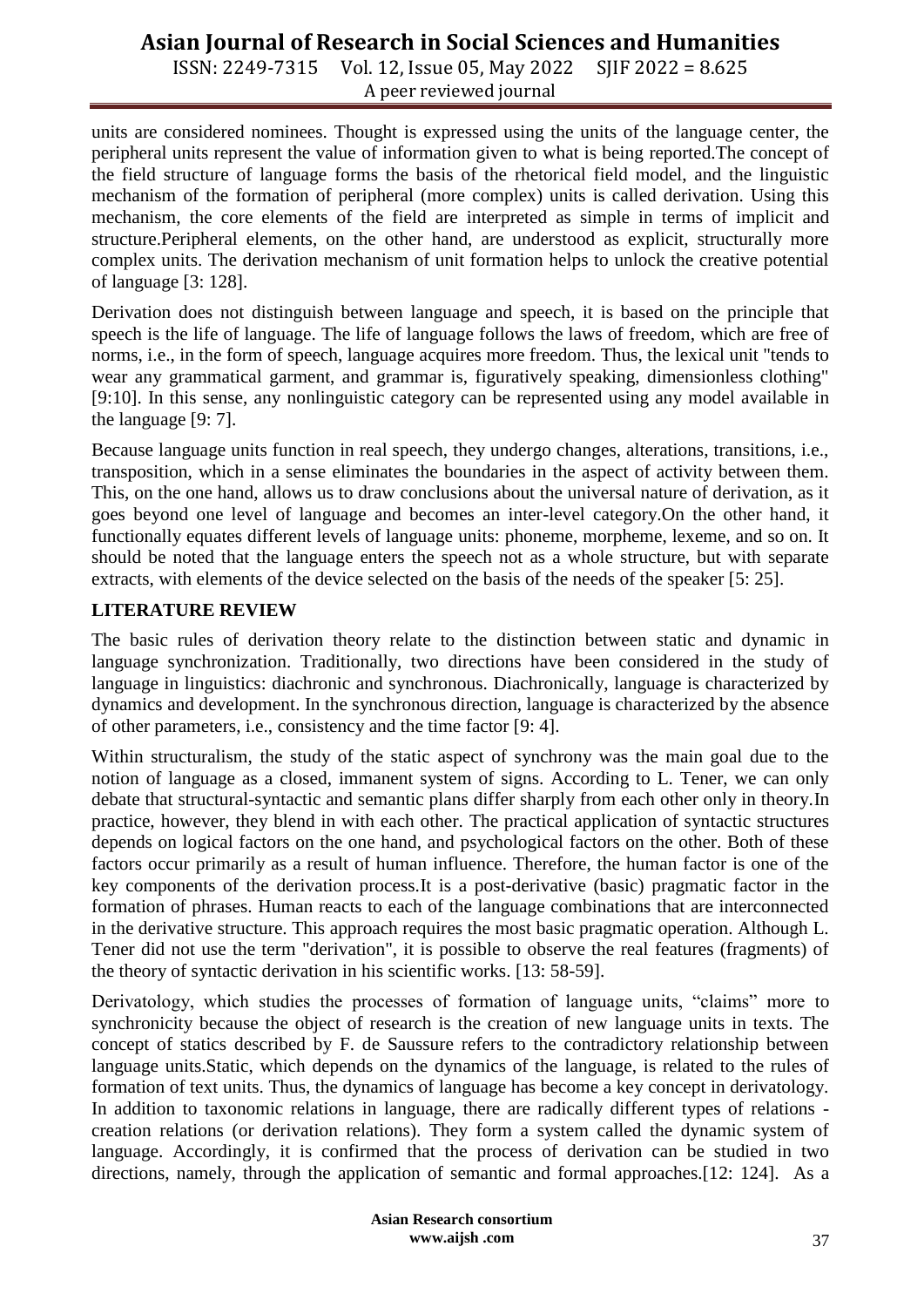ISSN: 2249-7315 Vol. 12, Issue 05, May 2022 SJIF 2022 = 8.625 A peer reviewed journal

result, it is possible to model derivation processes. However, the scientific interpretation of concepts such as "model", "scheme", "pattern"is different. Linguists talk about the creation of different units (words, phrases, sentences) on the basis of this or that model: "The structure of the process is an integral part of its model, and it reflects the adaptation of substance, structure and function." [8: 15].

### **RESULTS**

In the analysis of the derivative properties of phrases, we mainly rely on the theoretical ideas of E.S. Kubryakova about this phenomenon and the views expressed in the above-mentioned works.In derivatology, there are two levels of the derivation process that have different characteristics: deep and superficial. One of the tasks of derivatology is to study the internal causes of derivation processes. It should also be noted that the derivation process can take place in both linear and nonlinear directions.When a derivation crosses a line or takes a banded direction, the newly formed unit is formed as a result of changes in the structural system of the unit, which is the starting point for the secondary linguistic character derivation. In the second direction of derivation, however, only semantic changes occur in the structure of the language unit without any expansion or contraction observed.

#### **DISCUSSIONS**

We begin the analysis by observing cases where the phrase derivation occurs in a linear direction.

It is known that linear derivation in the phrase system is the direction with the most impact. Most of the units included in this system are made mainly on the basis of a straight combination of components, and this is reflected in their structural models. For example:

- **1.**  $N_1 + N_2$  *stone wall*
- 2. N<sub>1</sub>+pr+N<sub>2</sub>– *the bookof a pupil; the message from Tashkent; a girl at the window; the newspaper on the table;a letter with the envelope*
- **3.** N"s+N–*grandmothers' birthday; boy's toy*
- **4.** Adj+N–*white snow; rainy day*
- **5.** Ving+N–*running dog*
- **6.** Ven+pr+N–*cut in pieces*

The only difference between the models that are the product of the linear derivation process mentioned above is that the formal derivation operators are different. In the above combinations, the role of such operators is played by prepositions (2, 6) and "s formant (3).English prepositions and the "s formant assign their functions to adverbsin Uzbek. As a result, almost the same phrases are created in both languages in terms of structure. Among the most active operators in English, in addition to prepositions, there is a zero operator (1, 4, 5), because in modern English the syntagmatic sequence of units takes on a more analytical appearance.This rule is not only specific to English, but also in Uzbek, the zero operator is a type of formal derivation operators.

All of the phrases described above are a combination of two nominative units, and there have been some comments in the scientific literature about their derivative features. In our view, at the same time, the derivative properties of binomals remain insufficiently analyzed.Binomals, in turn, can serve as a derivative basis and participate in the formation of broader structural compounds, as the syntagmatic capabilities of language units are not limited to a single valence level. Therefore, below we will focus on the analysis of the "history of derivation" of complex structural compounds.We have already mentioned that the derivation process takes place in the phrase system in model form. Probably one of the most common models in English is  $N1 + pr + N2$ . The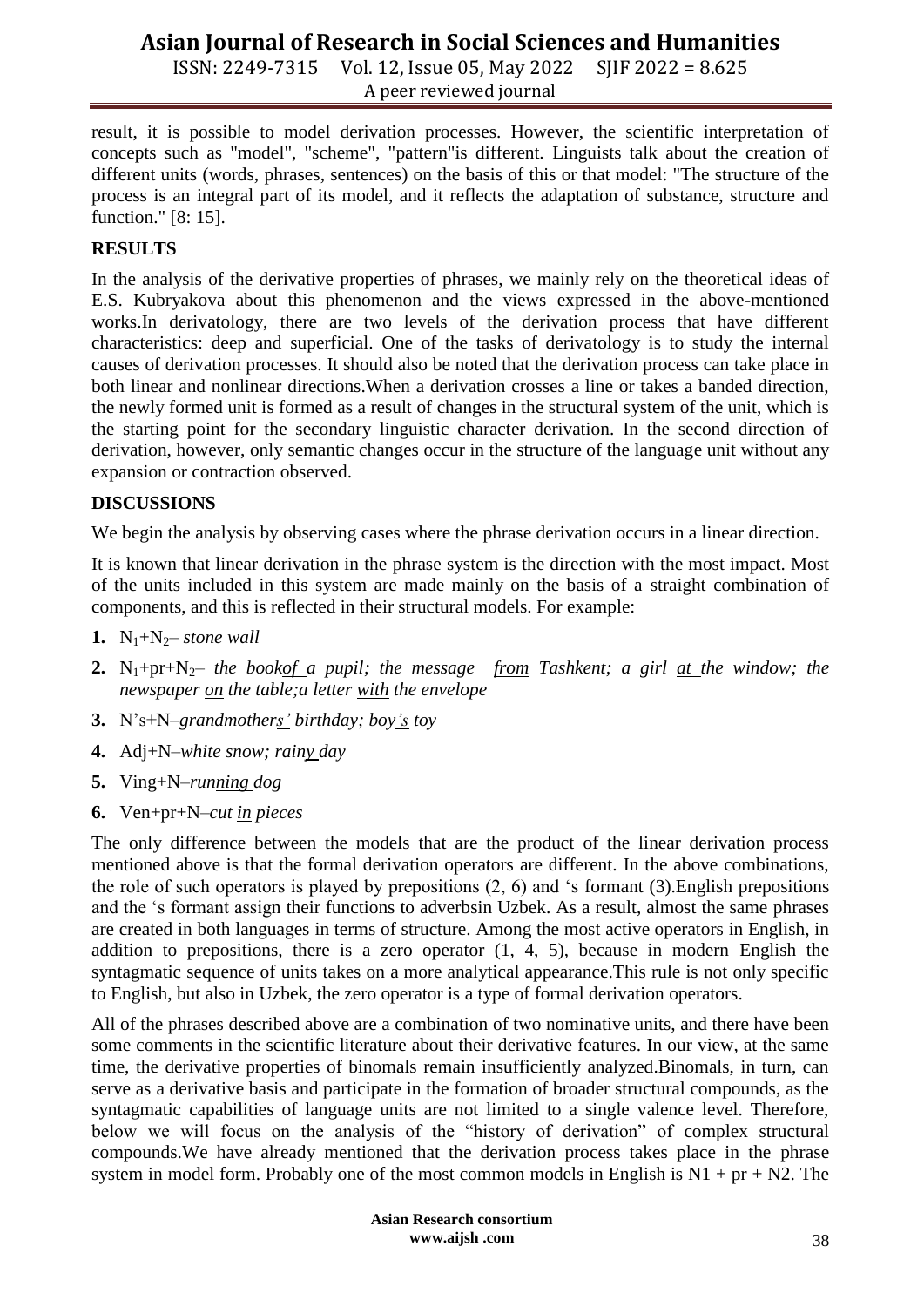ISSN: 2249-7315 Vol. 12, Issue 05, May 2022 SJIF 2022 = 8.625 A peer reviewed journal

number of phrases that act as the preposition derivation operator is infinite. The derivation process in the system of phrases formed with the participation of the preposition operator can continue until the formation of these binomals, and all the phrases included in this model can have a complex content, activating in different speech texts.This complication, on the one hand, reflects the ability of phrase components to combine, on the other hand, is the result of the occurrence of syntactic-semantic relations between them.

#### **CONCLUSIONS**

On the basis of these models, we try to describe the derivative signs of phrases that occur.

1. The "derivation history" of compounds that are the product of the prepositional spreading process is reflected in the model  $N_1+pr+N_2+pr+N_3+....+N_n$ . In this case, the complexity of the phrase structure is the result of the combination of other nouns by means of prepositions.

In this type of complex phrase, the interdependence of the parts has two forms: a) the main part is combined with more than one dependent part; b) In complex compounds, the subordinate part independently combines with other elements and acts as the main part. This structure, which is conventionally considered to be the result of a parallel derivation process, consists of the combination of several components around a single base piece.To explain that this compound is a product of a complex derivation process, we isolate simple phrases arranged in a band from its composition: – *the conversation about his affairs;* – *the conversation beforе dinner;* – *\*his affairs beforе dinner.*

Although the final compound seems grammatically correct because the lexical meanings of the parts do not match, the senses in the phrases - *his affairs* and *dinner* elements are in the same relationship with the *conversation* - the main part and their dependence is parallel.

2. The operators of complex compounds formed on the basis of widening derivation can have zero form or be represented by the form 's. In the Uzbek language, the function of the form "'s" is performed by suffixes. In this case, the parts that complicate the connection occupy the same front and back positions relative to the base element. The complex compounds formed as a result of this process have the following patterns:

а) MN1+pr+N2(*the biggest city of the region*);

- $(6)$  N<sub>1</sub>+pr+MN<sub>2</sub> (*the pen in a red bag*);
- c)  $N_1 +$ **'s**+ $N_2$ +pr+MN<sub>3</sub> (*boy*'s *book on the wooden table*).

In these models, the elements denoted by M are represented by Adjective, the main and genetic conjunctions of the Noun (N; N"s), Pronoun, Numeral, Participle and so on. In other words, in this type of complex compounds, the main and subordinate parts are replaced by simple binomals consisting of AN, NN, NaN, NnumN, VingN, VenN.

The general method of knowing derivation processes is hypothetical (based on hypothesis) deductive, which involves constructing a derivation model. Describing events of a procedural nature requires the use of dynamic analysis units.Unlike a static unit, a dynamic unit is characterized by a time parameter and corresponds to a specific segment of the process that is born between the initial and final unit. In word formation theory, this unit used in new word formation is referred to as the derivation stage.The term derivation stage is used in the study of any units of language, including phrases. It includes actions such as exchange, elimination, and inversion. In derivatology, language units are studied dynamically, i.e., research begins from the time it was first created.

This predetermines the characteristics of the derivation analysis methodology. Indeed, in the process of dealing with a particular text, derivatology seeks to find "traces" within that text that

> **Asian Research consortium www.aijsh .com**